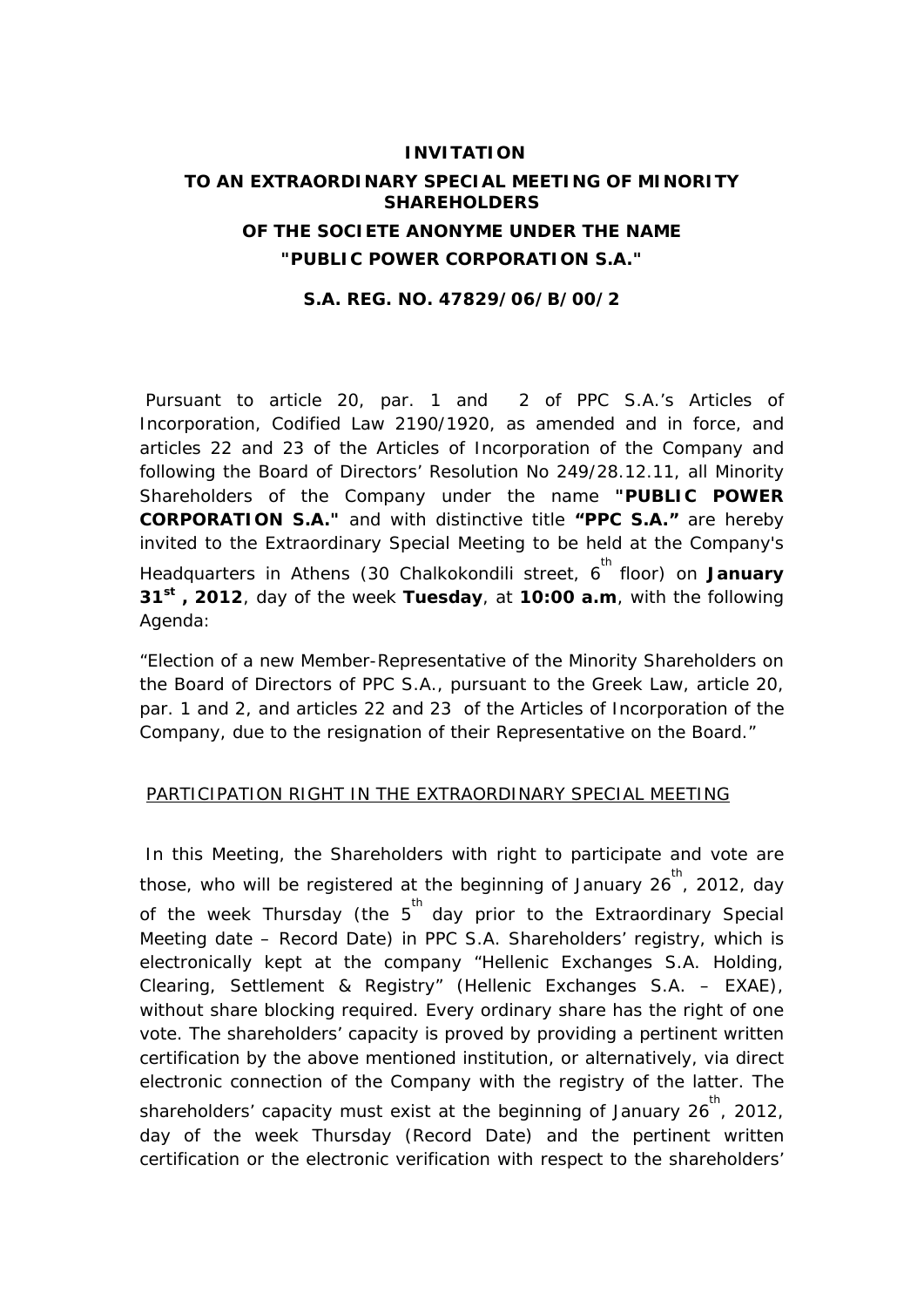capacity must be provided to the Company the latest until January 28 $^{\text{th}}$ , 2012, day of the week Saturday, that is, the  $3<sup>rd</sup>$  day prior to the Extraordinary Special Meeting date. As regards the Company, participation and voting right at the Special Meeting is attributed only to those regarded as shareholder at the aforementioned Record Date. In case of non compliance with the provisions of article 28a of C.L. 2190/1920, as applicable, such shareholder may participate in the Special Meeting only following its permission.

## PROCEDURE FOR THE EXERCISE OF VOTING RIGHT BY PROXY

The Shareholders who wish to participate in the Extraordinary Special Meeting by proxy/ies representative/es, must send the pertinent proxy holder authorization form (Power of Attorney), which is available on the Company's website www.dei.gr, to the Company's Corporate Announcements and Shareholders Services Unit (30, Chalkokondili Street, Athens 104 32, 5th floor, office 515), not later than January  $28<sup>th</sup>$ , 2012, day of the week Saturday, that is the  $3<sup>rd</sup>$  day prior to the date of the Extraordinary Special Meeting.

Each shareholder may appoint up to three 3 proxy holders/representatives. However, if a shareholder holds shares of the company appeared in more than one securities account, the above limitation shall not prevent such shareholder from appointing separate proxy holders/representatives for the companies appearing in each securities account, as regards the Extraordinary Special Meeting.

A proxy holder/representative acting on behalf of several shareholders may cast votes differently for each shareholder. The proxy holder/representative is obliged to disclose to the Company, before the commencement of the Extraordinary Special Meeting, any fact which might be useful to the shareholders in assessing whether the proxy holder/representative might pursue interests other than the interest of the represented shareholder. A conflict of interest within this context may in particular arise in the event that the proxy holder/representative:

a) is a controlling shareholder of the Company, or is another entity controlled by such shareholder;

b) is a member of the Board of Directors or the management of the Company, or of a controlling shareholder or an entity controlled by such shareholder;

c) is an employee or an auditor of the Company, or of a controlling shareholder or an entity controlled by such shareholder;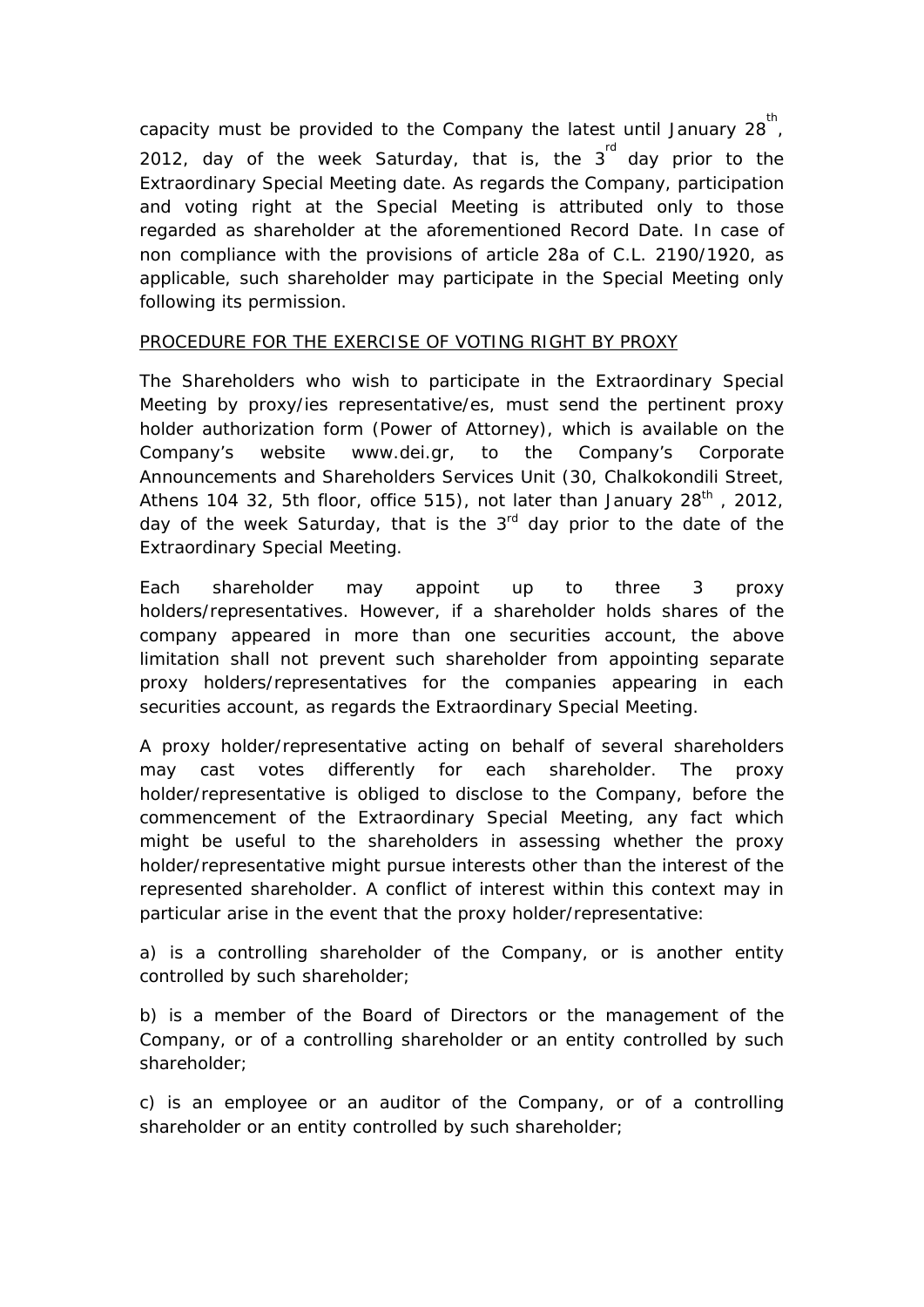d) is a spouse or relative of 1st degree with a natural person referred to in points a) to c).

The appointment and the revocation of appointment of a shareholder's proxy holder/representative shall be made in writing and shall be notified to the Company at least three (3) days prior to the date of the Meeting.

The shareholders are requested to ensure the successful dispatch of the proxy holder authorization form [power of attorney] and receipt thereof by the Company, by calling at the following numbers: 210 52 30 951, 210 52 93 268, 210 52 93 245.

In order to attend the Extraordinary Special Meeting shareholders/representatives shall present an ID card. In case that the shareholder is a legal entity and has not appointed in accordance with the aforementioned procedure a proxy holder/s-representative/s, then the legal representative of such shareholder shall also present his legalization documents, in order to attend the Extraordinary Special Meeting.

## AVAILABLE DOCUMENTS AND INFORMATION

The present Invitation to the Shareholders, the proxy holder authorization form [power of attorney], the total number of shareholders and voting rights existing on the date of the present Invitation, the documents to be submitted to the Extraordinary Special Meeting, as well as any draft resolution for any proposed agenda item or any comment of the Board of Directors on any agenda item, if no resolution has been submitted for approval, and any draft resolution proposed by the shareholders, are or will be available, pursuant to the law and the Company's Articles of Incorporation, on the Company's website www.dei.gr, right after their notification to the Company.

The full text of the documents to be submitted to the Extraordinary Special Meeting, as well as of the draft resolutions and of any documents provided for in article 27 par. 3, cases c) and d) of C.L. 2190/1920 will be available in hard copy at the Company's headquarters in Athens (30, Chalkokondili str.).

In case a quorum has not been reached on the date set forth herein above, the Shareholders are again invited, in accordance with article 29 par. 2 of C.L. 2190/1920, as applicable, to a **Repeat Extraordinary Special Meeting,** at the Company's Headquarters in Athens (30 Chalkokondili str., 6th floor) on **February 14 th , 2012**, day of the week **Tuesday**, at **10:00 a.m,** with same as above Agenda.

In such Repeat Meeting, the Shareholders with right to participate and vote are those who will be registered at the beginning of February 10<sup>th</sup>, 2012, day of the week Friday, that is the  $4^{th}$  day prior to the Extraordinary (Special Meeting date – Record Date of repeat meetings) with PPC S.A.